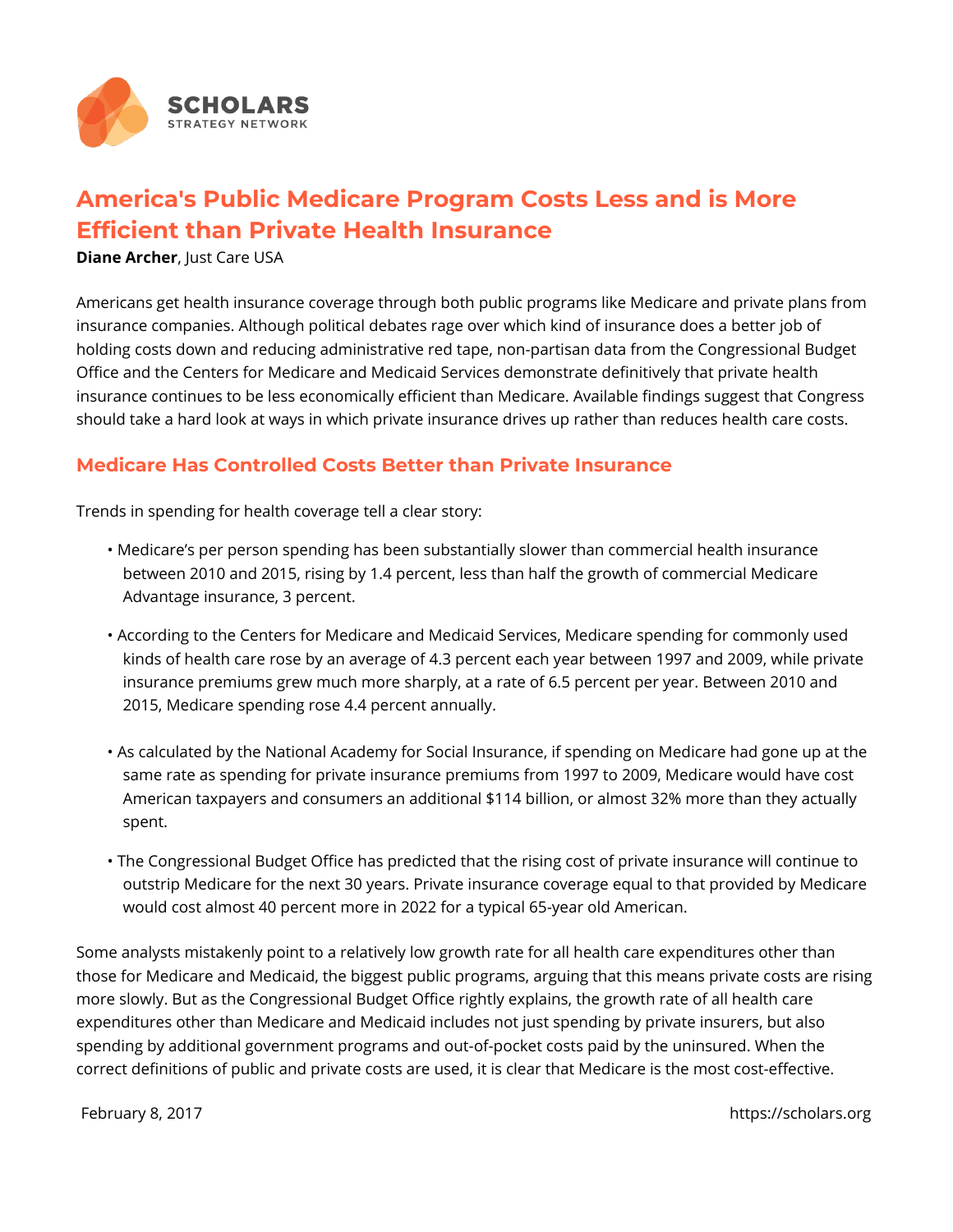## **Medicare Has Lower Administrative Costs**

Differences in administrative costs account for much of the greater efficiency in Medicare.

- According to the Medicare Trustees in 2015, administrative costs in Medicare are very low, equal to only about 1.66 percent of total expenditures. The Congressional Budget Office finds administrative expenses of private insurers to be 13 percent of total expenditures.
- Calculations of Medicare administrative costs are all encompassing -- including the costs of collecting Medicare payroll taxes, funds spent on control of fraud and abuse in the program, and costs for buildings housing Medicare administrative staff.

# **"Competition" in the Private Health Care Market Has Failed to Reduce Costs**

Those who believe the private sector can reduce health care costs often place their faith in market competition. But market mechanisms have not worked as hoped.

- In most local markets, medical-care providers such as hospitals have monopoly power. Consequently, private insurers do not have enough bargaining power to contain prices.
- In most areas, two or three insurers dominate the regional market, limit competition and make it extremely difficult if not impossible for new insurers to enter the marketplace and stimulate additional price competition.
- Medicare Advantage, which enrolls older adults and people with disabilities in private health plans, has failed to deliver care more efficiently than traditional fee-for-service Medicare. Both the Congressional Budget Office and the Medicare Payment Advisory Commission (which advises Congress on Medicare's finances) have calculated that Medicare Advantage plans cost 12 percent more than traditional Medicare to cover the same kinds of health care services.

Karen Ignagni, who heads America's Health Insurance Plans, the insurance industry's trade association, has admitted that private plans have not been able to bargain down the prices charged by providers.

## **Medicare is Publicly Accountable, Private Plans are Not**

More data is needed to understand better how much it costs private plans to deliver good care – and also to evaluate innovations. Most innovations studied so far have been attempted by doctors and clinics, not insurers, who tend to treat their data as trade secrets. Even government-funded private-market plans under Medicare Advantage can refuse to release data on coverage and payments to providers. In contrast, traditional Medicare is publicly accountable, so data from that program allow researchers to study what works and what does not work to improve care and reduce costs. Such research is essential to promote steady improvements in America's health care and health insurance systems.

To date, the data we have support a clear conclusion: Medicare's public accountability and bargaining power give it the ability to drive system change and control skyrocketing health care costs, while private insurers operating in imperfect markets have fallen short.